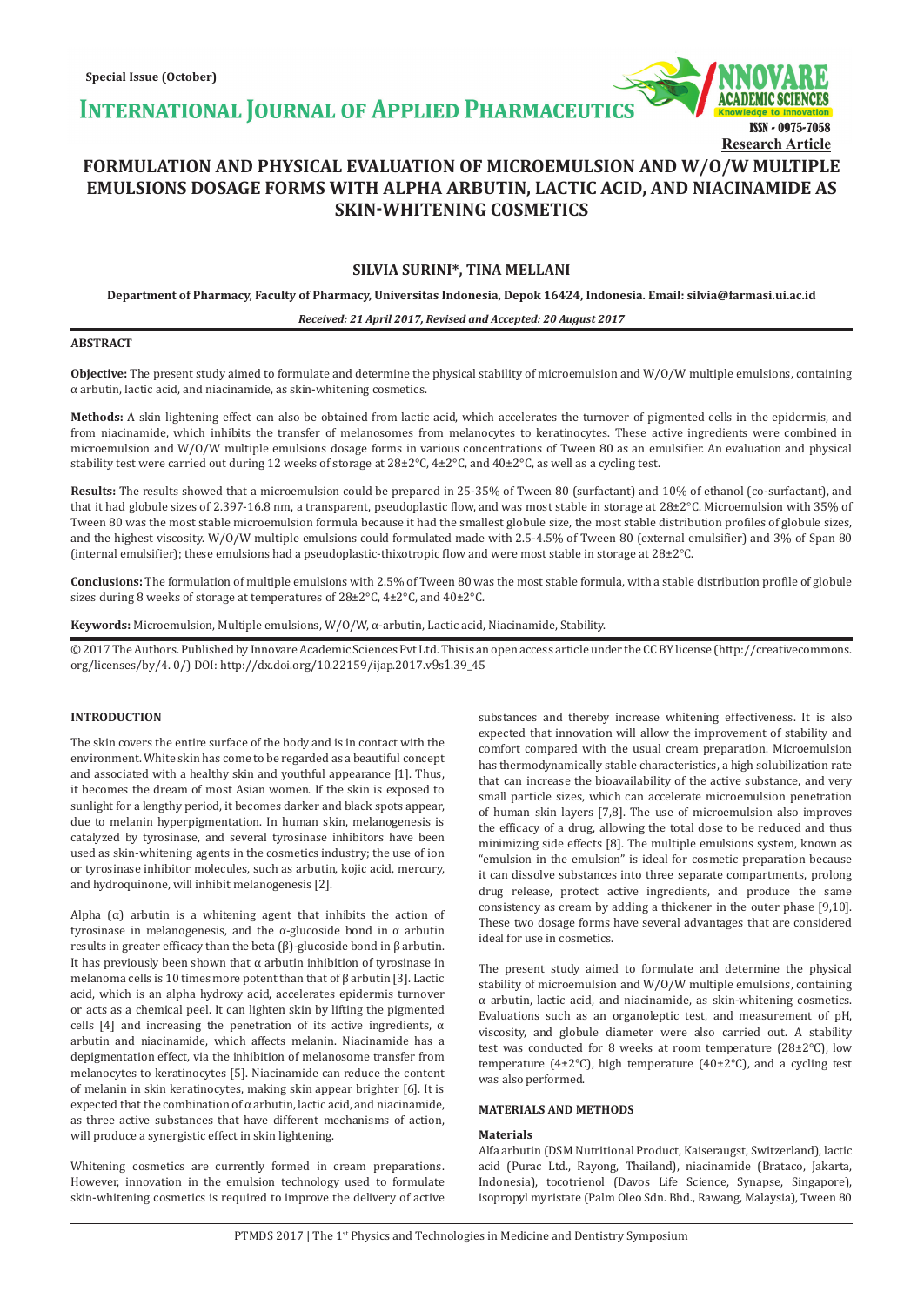(Kao Corporation, Tokyo, Japan), Span 80 (Brataco, Jakarta, Indonesia), ethanol 96% (Brataco, Jakarta, Indonesia), propylene glycol (Brataco, Jakarta, Indonesia), xanthan gum (Cargill Bioengineering, United States), methylparaben (Ueno Fine Chemicals Industry, Hyogo, Japan), propyl paraben (Brataco, Jakarta, Indonesia), butyl hydroxytoluene (BHT) (Brataco, Jakarta, Indonesia), disodium ethylenediaminetetraacetate (Na<sub>2</sub>EDTA) (Brataco, Jakarta, Indonesia), sodium chloride (NaCl) (Brataco, Jakarta, Indonesia), and aquademineralisata (Brataco, Jakarta, Indonesia).

#### **Methods**

#### *Microemulsion preparation*

Microemulsion was formulated by separately preparing the water and oil phases [11]. The water phase was divided into three parts. First, one part of aquademineralisata was used to dissolve α arbutin, niacinamide, lactic acids, and  $Na<sub>2</sub>EDTA$ . Methylparaben and propylparaben were then dissolved in propylene glycol, mixed with the first part of the water phase and heated. The second part of the water phase was one part of aquademineralisata mixed with Tween 80 and heated. The remainder of the aquademineralisata was then mixed with xanthan gum to form a homogeneous gel mass into the third part of the water phase. The oil phase that consisting of isopropyl myristate, tocotrienols, and BHT, which were homogenously mixed. The oil phase was then dispersed into the water phase and heated at 50°C, after which the two phases were mixed with a homogenizer, at a speed of 1000 rpm. Ethanol, as a volatile cosurfactant, was added to the emulsion at the beginning of the homogenization process, while xanthan gum gel was gradually added to the emulsion, while it was being stirred at a constant speed until it became homogeneous. The microemulsion was allowed to settle for 24 hrs so that its clarity could be observed.

#### *Preparation of W/O/W multiple emulsions*

W/O/W multiple emulsions are generally prepared using a twostep procedure. In this study, the primary emulsion (W/O) was first prepared by adding 0.2 M NaCl solution containing  $\alpha$  arbutin and niacinamide to a low hydrophile-lipophile balance surfactant solution (Span 80) at an equal volume in the oil phase, and stirring with a homogenizer (1500 rpm) for 10 minutes. The concentration of Span 80 was 3% wt./wt. In the second step, the W/O primary emulsion was re-emulsified in a Tween 80 solution with a lactic acid, Na<sub>2</sub>EDT, methylparaben, propylparaben, and propylene glycol in a 0.2 M NaCl solution. The concentration of Tween 80 varied from 2.5% to 4.5% wt./wt and was stirred for 5 minutes at 600 rpm to produce W/O/W multiple emulsions. Xanthan gum gel was gradually added to the W/O/W multiple emulsions, during stirring at 600 rpm until they became homogeneous.

# *Physical evaluation of microemulsion and W/O/W multiple emulsions*

Physical evaluations of the microemulsion and W/O/W multiple emulsions dosage forms included organoleptic observation, and measurement of pH, of viscosity using a Brookfield viscometer (Brookfield Engineering Lab, Massachusetts, United States), of the average diameter of microemulsion globules using a Zetasizer Nano S particle size analyzer (PSA; Malvern Instruments, Worcestershire, England), and of diameter of W/O/W multiple emulsions globules with an optical microscope and a PSA (Beckman Coulter®, California, United States). Physical stability tests were observed at temperatures of 28±2°C, 4±2°C, and 40±2°C for 12 weeks, and a cycling test was also carried out for six cycles to observe the stability parameters.

# **RESULTS AND DISCUSSION**

#### **Microemulsion**

The main experiment was carried out after obtaining the optimal microemulsion formula from the preliminary experimental results. The resulting microemulsion had a yellow color (Pantone PMS 101), clarity, and a distinctive smell. The microemulsions, F1, F2, and F3, had pH values of 3.45, 3.67, and 3.85, respectively. The tendency toward acidic pH was due to the use of lactic acid as an active ingredient, and pH value was also influenced by the amount of Tween 80; the higher concentration of Tween 80, the higher the pH value.

Measurements of the pH of microemulsions, which were stored for 12 weeks at room temperature (28±2 $^{\circ}$ C), low temperature (4±2 $^{\circ}$ C), and high temperature (40±2°C), were taken every week. In general, all microemulsion formulas showed neither a constant value nor a drastic change (Fig. 1).

Initially, the viscosity of microemulsions F1, F2, and F3 was measured at spindle 1, with a speed of 2 rpm, was 2100 cps, 3500 cps, and 5650 cps, respectively. It suggested that a higher concentration of Tween 80 would be followed by an increase in viscosity value. The use of high concentrations of surfactants resulted in smaller dispersed phase globules, so the surface area and viscosity increased [12]. A rheogram showed that microemulsions F1, F2, and F3 had a pseudoplastic flow and viscosity measurement at weeks 4 and 8 showed declining viscosity grades. After storage for 8 weeks, the flow properties of microemulsions F1, F2, and F3 remained pseudoplastic. This indicated no change in flow properties, which meant that the microemulsions were stable for 8 weeks of storage at room temperature (28±2°C).

Measurement of the average diameter of microemulsion globules was performed with a Zetasizer Nano S PSA. Microemulsions that were stored at room temperature (28±2°C), low temperature (4±2°C), and high temperature (40±2°C) were measured at weeks 0, 8, and 12. At week 0, the average globule diameter of microemulsions F1, F2, and F3 was 4.44 nm, 4.27 nm, and 2397 nm, respectively. An increasing concentration of surfactant in the formulation was followed by a higher surface area of the dispersed phase, and smaller globule sizes. The globule size distribution curves at week 8 showed a difference in the globule size distribution profiles of microemulsions F1 and F2, which were stored at 4±2°C and 40±2°C, while microemulsion F3 showed a particle size distribution profile that was almost similar in all preparations, irrespective of whether they were stored at 28±2°C, 4±2°C, or 40±2°C, compared with their particle size distribution at week 0. This indicates that microemulsion F3, which included the highest concentration of Tween 80 (35%), had the most stable globule size distribution on storage at three different temperatures.

Organoleptic observations of the microemulsions were made every 2 weeks. Microemulsions F1, F2, and F3 that were stored at 28±2°C appeared clear, yellow (Pantone PMS 101), and homogeneous, and had a distinctive smell. Microemulsions F1, F2, and F3 that were stored for 12 weeks at  $4\pm2^{\circ}$ C appeared to be partially frozen and a slightly murky yellow color. If they were placed back at room temperature, the microemulsions became yellow (Pantone PMS 101) and were clear, with a distinctive smell, and no phase separation. Microemulsions F1, F2, and F3 stored at 40±2°C from week 0 to week 12 still looked clear



**Fig. 1: pH evaluation of the microemulsions over 12 weeks at**  28°±2°C (**──)**, 4°±2°C (**■**), and 40°±2°C (**■**